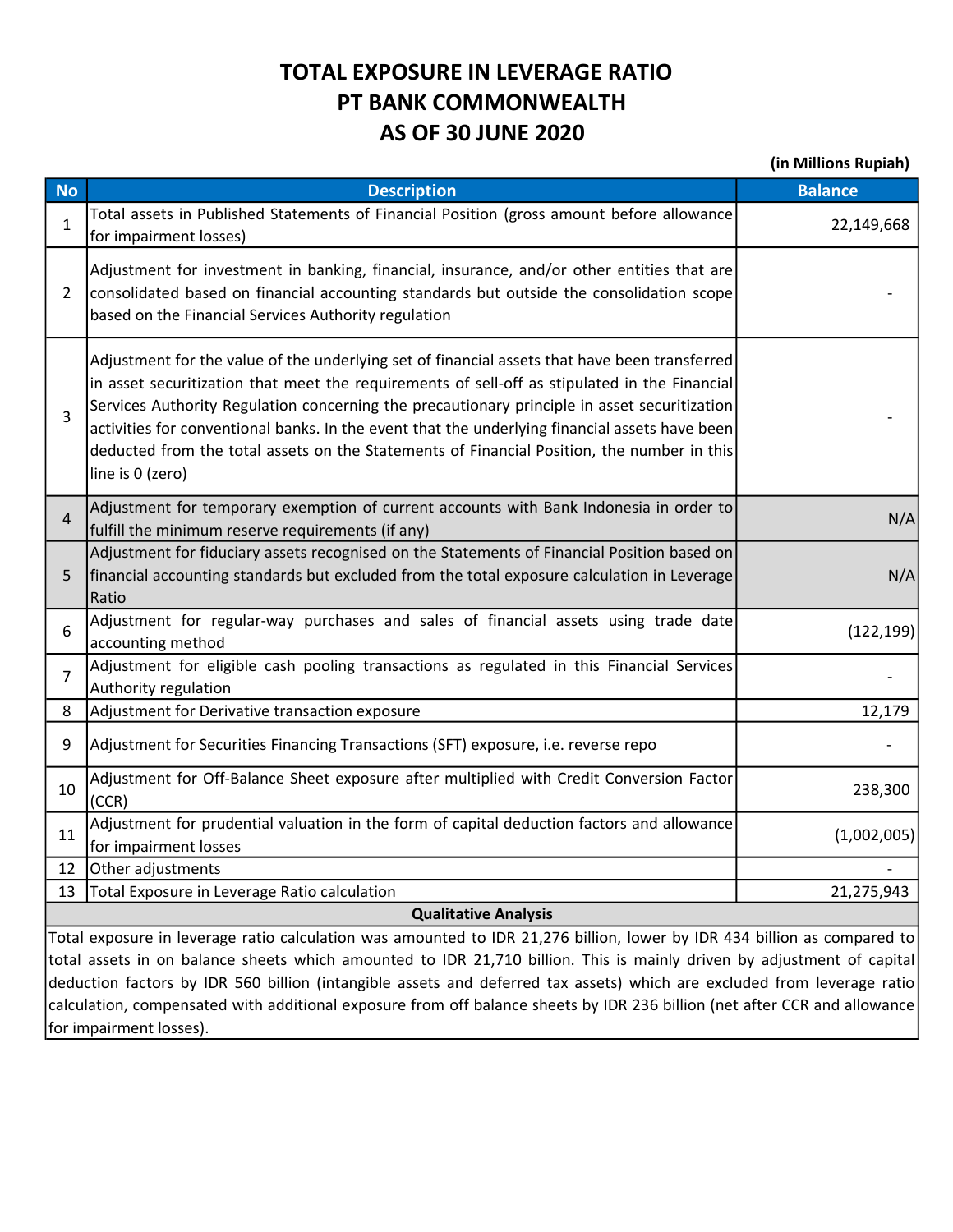## LEVERAGE RATIO CALCULATION PT BANK COMMONWEALTH AS OF 30 JUNE 2020

(in Millions Rupiah)

|                | <b>Description</b>                                                                                                                                                                                   | <b>Period</b>            |             |
|----------------|------------------------------------------------------------------------------------------------------------------------------------------------------------------------------------------------------|--------------------------|-------------|
| <b>No</b>      |                                                                                                                                                                                                      | 30-Jun-20                | 31-Mar-20   |
|                | <b>Asset Exposures in Statements of Financial Position</b>                                                                                                                                           |                          |             |
| $\mathbf{1}$   | Asset exposures in Statements of Financial Position including collateral<br>assets, but excluding derivative transactions and SFT exposures (gross<br>amount before allowance for impairment losses) | 21,251,194               | 22,279,188  |
| $\overline{2}$ | Gross-up for derivatives collateral provided to the counterparties which<br>result in decreased total assets exposure in balance sheet due to the<br>financial accounting standard implementation    |                          |             |
| 3              | (Deduction of receivable assets for cash variation margin provided in<br>derivative transactions)                                                                                                    |                          |             |
| 4              | (Adjustment for carrying amount securities received under SFT exposure<br>that are recognised as an asset)                                                                                           |                          |             |
| 5              | (Allowance for impairment losses on assets based on financial accounting<br>standard)                                                                                                                | (439, 727)               | (475, 936)  |
| 6              | (Asset that are taken into account as Tier I capital deduction factor referred<br>to the Financial Services Authority regulation concerning minimum capital<br>requirement for conventional banks)   | (560, 275)               | (573, 615)  |
| $\overline{7}$ | <b>Total Asset Exposures in Statements of Financial Position</b>                                                                                                                                     | 20,251,192               | 21,229,637  |
|                | <b>Derivative Transaction Exposures</b>                                                                                                                                                              |                          |             |
|                | Replacement cost associated with all derivative transactions, both in the                                                                                                                            |                          |             |
| 8              | case of eligible cash variation margin or netting-off agreement that meet<br>certain requirements                                                                                                    | 2,971                    | 11,395      |
| 9              | Add-on amounts for PFE associated with all derivative transactions                                                                                                                                   | 11,330                   | 11,045      |
| 10             | (Exemption on derivative transactions exposure that are settled through<br>CCP)                                                                                                                      | N/A                      | N/A         |
| 11             | Adjustment for effective notional amount from credit derivatives                                                                                                                                     | $\overline{\phantom{a}}$ |             |
| 12             | (Adjustment for effective notional amount offsets and add-on deductions<br>for credit derivatives sales transactions)                                                                                |                          |             |
| 13             | <b>Total Derivative Transaction Exposures</b>                                                                                                                                                        | 14,301                   | 22,440      |
|                | <b>Securities Financing Transaction (SFT) Exposures</b>                                                                                                                                              |                          |             |
| 14             | Gross carrying amount of SFT assets                                                                                                                                                                  | 774,153                  | 214,065     |
| 15             | (Netted amounts of cash payables and cash receivables)                                                                                                                                               |                          |             |
| 16             | Counterparties credit risk for SFT assets referred to current exposure<br>calculation as regulated in the attachment of this Financial Services<br>Authority regulation                              |                          | 11,447      |
| 17             | Agent transaction exposures                                                                                                                                                                          |                          |             |
| 18             | <b>Total SFT Exposures</b>                                                                                                                                                                           | 774,153                  | 225,512     |
|                | <b>Off Balance Sheets Exposures</b>                                                                                                                                                                  |                          |             |
| 19             | Outstanding all commitment and contingency liabilities at gross amount,<br>before allowance for impairment losses                                                                                    | 2,262,936                | 2,247,889   |
| 20             | (Adjustment for credit conversion factors)                                                                                                                                                           | (2,024,636)              | (2,004,714) |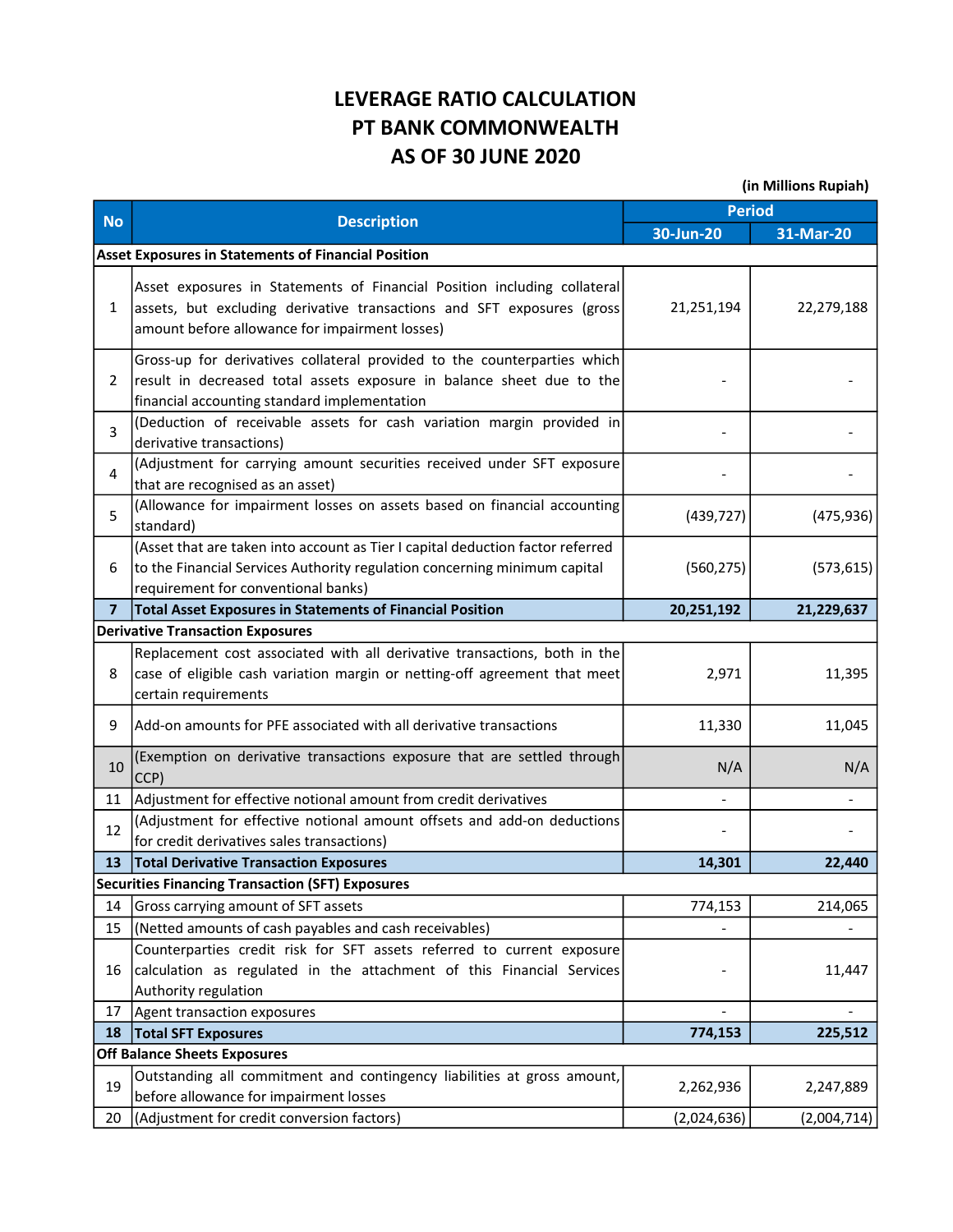| <b>No</b>                   | <b>Description</b>                                                                                                                                                                                                                                                           | <b>Period</b> |            |  |
|-----------------------------|------------------------------------------------------------------------------------------------------------------------------------------------------------------------------------------------------------------------------------------------------------------------------|---------------|------------|--|
|                             |                                                                                                                                                                                                                                                                              | 30-Jun-20     | 31-Mar-20  |  |
| 21                          | (Allowance for impairment loss on Off Balance Sheets in accordance with<br>financial accounting standard)                                                                                                                                                                    | (2,003)       | (1,829)    |  |
| 22                          | <b>Total Off Balance Sheets Exposures</b>                                                                                                                                                                                                                                    | 236,297       | 241,346    |  |
|                             | <b>Capital and Total Exsposure</b>                                                                                                                                                                                                                                           |               |            |  |
| 23                          | Tier 1 Capital                                                                                                                                                                                                                                                               | 3,274,244     | 3,244,716  |  |
| 24                          | <b>Total Exposure</b>                                                                                                                                                                                                                                                        | 21,275,943    | 21,718,935 |  |
|                             | <b>Leverage Ratio</b>                                                                                                                                                                                                                                                        |               |            |  |
| 25                          | Leverage Ratio, including the impact of temporary exemption on current<br>accounts with Bank Indonesia in order to fulfill the minimum reserve<br>requirements (if any)                                                                                                      | 15.39%        | 14.94%     |  |
|                             | Leverage Ratio, excluding the impact of temporary exemption on current<br>25a accounts with Bank Indonesia in order to fulfill the minimum reserve<br>requirements (if any)                                                                                                  | 15.39%        | 14.94%     |  |
| 26                          | Minimum Leverage Ratio requirement                                                                                                                                                                                                                                           | 3%            | 3%         |  |
| 27                          | Leverage Ratio buffer                                                                                                                                                                                                                                                        | N/A           | N/A        |  |
|                             | <b>Disclosure of Average Balance</b>                                                                                                                                                                                                                                         |               |            |  |
| 28                          | Average balance of gross carrying amount of SFT assets, after adjustment<br>for sales accounting transactions that are calculated on a net with cash<br>payables in SFT and cash receivables in SFT during the quarter                                                       | 234,497       | 385,609    |  |
| 29                          | Outstanding balance of gross carrying amount of SFT assets, after<br>adjustment for sales accounting transactions that are calculated on a net<br>with cash payables in SFT and cash receivables in SFT as of end of quarter                                                 | 774,153       | 214,065    |  |
| 30                          | Total exposure, including the impact of temporary exemption on current<br>accounts with Bank Indonesia in order to fulfill the minimum reserve<br>requirements (if any), taken into account average balance of gross carrying<br>amount of SFT assets as mentioned in row 28 | 20,736,287    | 21,890,479 |  |
| 30a                         | Total exposure, excluding the impact of temporary exemption on current<br>accounts with Bank Indonesia in order to fulfill the minimum reserve<br>requirements (if any), taken into account average balance of gross carrying<br>amount of SFT assets as mentioned in row 28 | 20,736,287    | 21,890,479 |  |
| 31                          | Leverage Ratio, including the impact of temporary exemption on current<br>accounts with Bank Indonesia in order to fulfill the minimum reserve<br>requirements (if any), taken into account average balance of gross carrying<br>amount of SFT assets as mentioned in row 28 | 15.79%        | 14.82%     |  |
| 31a                         | Leverage Ratio, excluding the impact of temporary exemption on current<br>accounts with Bank Indonesia in order to fulfill the minimum reserve<br>requirements (if any), taken into account average balance of gross carrying<br>amount of SFT assets as mentioned in row 28 | 15.79%        | 14.82%     |  |
| <b>Qualitative Analysis</b> |                                                                                                                                                                                                                                                                              |               |            |  |